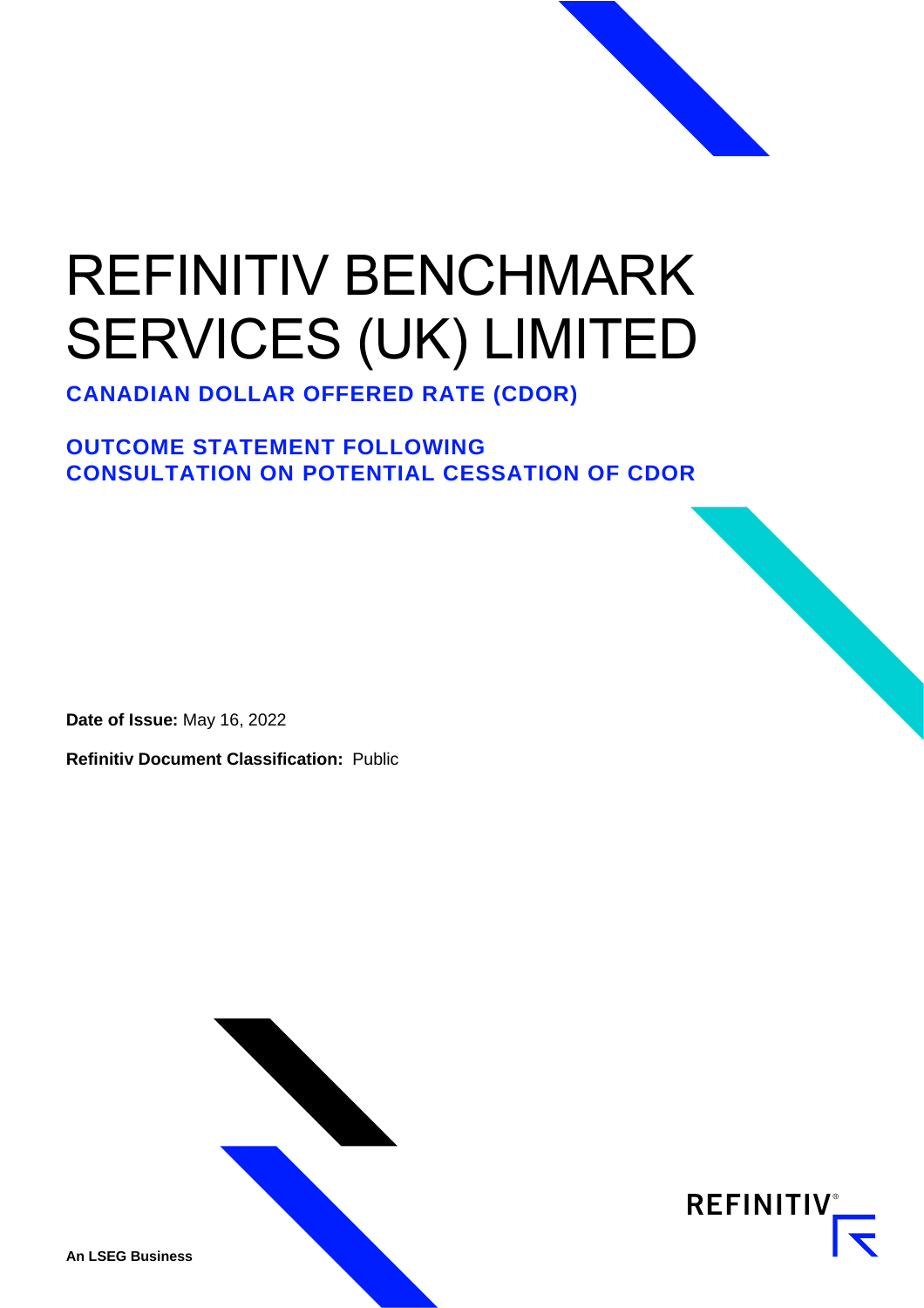### **Contents**

Copyright © 2022 Refinitiv. This communication is for information purposes only, is not to be construed as advice or counsel and is subject to change. Refinitiv Limited and its affiliates ("Refinitiv") has made reasonable efforts to ensure that the information contained in this communication is correct at the time of printing, but shall not be liable for any decisions made in reliance on it. Refinitiv makes no warranties or representations of any kind regarding the accuracy, timeliness, or completeness of any information contained within this communication. This communication does not constitute investment advice, nor is it intended to constitute an invitation or inducement to engage in any investment activity. This communication does not constitute an offer to sell or the solicitation of an offer to purchase any security, investment product or service in any jurisdiction. This communication contains information proprietary to Refinitiv and may not be reproduced, transmitted, distributed in whole or part, or be used to create any derivative works, without the express written permission of Refinitiv, which permission may be withheld in Refinitiv's sole discretion. No action should be taken or omitted to be taken in reliance upon Information in this communication and Refinitiv does not accept any liability for the results of any action taken or omitted to be taken on the basis of the Information in this communication. The information in this communication is not offered as advice on any particular matter and must not be treated as a substitute for specific advice. In particular, information in this communication does not constitute legal, tax, regulatory, professional, financial or investment advice. Advice from a suitably qualified professional should always be sought in relation to any particular matter or circumstances. Refinitiv and the Refinitiv logo are registered trademarks of Refinitiv.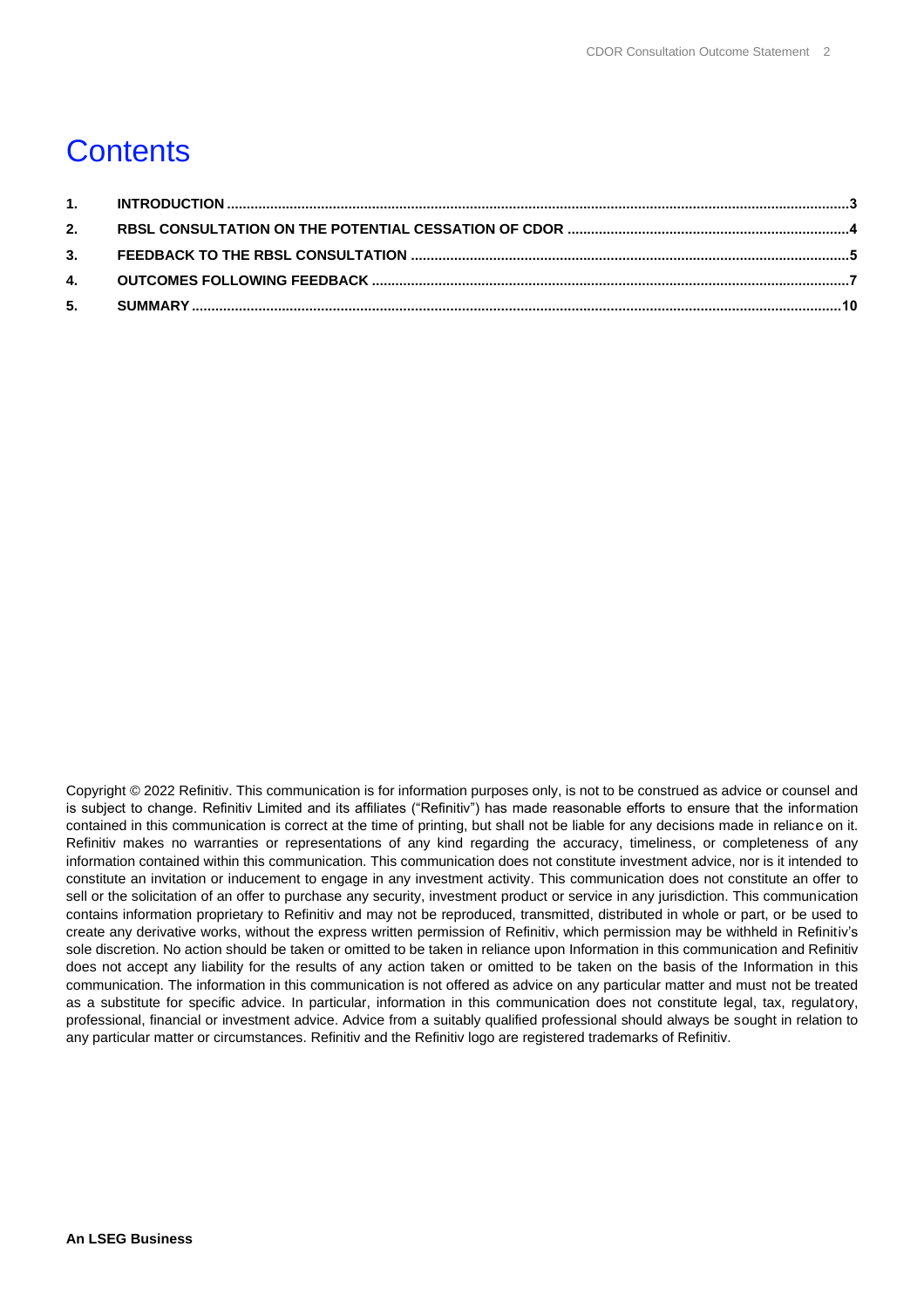### <span id="page-2-0"></span>1. INTRODUCTION

The Canadian Dollar Offered Rate benchmark ("CDOR") is a daily benchmark reference rate for Bankers' Acceptance ("BA") borrowings. The Canadian BA market exists primarily within Canada and, at about 20% of the overall money market, constitutes the largest sector of the Canadian dollar money market after Government of Canada treasury bills. CDOR is currently the primary interest rate benchmark in Canada and is widely used in other Canadian dollar financial instruments including interest rate swaps, exchange-traded futures, loans and floating rate notes.

Refinitiv Benchmark Services (UK) Limited ("RBSL") is the administrator of CDOR. CDOR is an interest rate benchmark subject to the UK Benchmark Regulation<sup>1</sup> ("BMR"). As administrator, RBSL is responsible for collecting input data, determining and publishing CDOR, and for all aspects of governance, oversight, compliance and integrity of CDOR. RBSL is required to comply with Multilateral Instrument 25-102 *Designated Benchmarks and Benchmark*  Administrators ("MI 25-102")<sup>2</sup>, a rule adopted and administered by certain members of the Canadian Securities Administrators ("CSA"). In Canada, the Ontario Securities Commission and the Autorité des marchés financiers previously designated CDOR as a designated benchmark and RBSL as its designated benchmark administrator under applicable legislation. RBSL has adopted policies and procedures to comply with these regulations. CDOR is not considered a critical benchmark for the purposes of the BMR but is designated as a critical benchmark and interest rate benchmark as defined by MI 25-102.

On December 16, 2021, the Canadian Alternative Reference Rate working group ("CARR") [issued a white paper](https://www.bankofcanada.ca/2021/12/carr-publishes-white-paper-recommended-future-cdor) ("White Paper") recommending that "RBSL should cease the calculation and publication of CDOR after June 30, 2024". The CARR recommendation has been unanimously endorsed by all members of both CARR and the Canadian Fixed-Income Forum ("CFIF").

Following the CARR recommendation, RBSL issued a [public consultation](https://www.refinitiv.com/content/dam/marketing/en_us/documents/methodology/future-of-cdor-consultation.pdf) on January 31, 2022 seeking feedback from users of and stakeholders in CDOR regarding the impact of any potential cessation of CDOR. The consultation ran until March 2, 2022.

After reviewing the feedback received, RBSL reached a conclusion regarding the future of CDOR. This conclusion was communicated to the UK Financial Conduct Authority ("FCA") and submitted to the Ontario Securities Commission and the Autorité des marchés financiers in accordance with the requirements for critical benchmarks under MI 25-102 together with a cessation plan. RBSL received approval from th[e Ontario Securities Commission](https://www.osc.ca/en/securities-law/orders-rulings-decisions/canadian-dollar-offered-rate-and-refinitiv-benchmark-services-uk-limited-1) and the [Autorité des marchés financiers](https://lautorite.qc.ca/en/professionals/market-structures/designated-benchmarks-and-benchmarks-administrators) to proceed with its conclusion and therefore published [a CDOR Cessation](https://www.refinitiv.com/content/dam/marketing/en_us/documents/methodology/cdor-cessation-notice.pdf)  [Notice](https://www.refinitiv.com/content/dam/marketing/en_us/documents/methodology/cdor-cessation-notice.pdf) on May 16, 2022 announcing that **the calculation and publication of all tenors of CDOR will permanently cease immediately following a final publication on Friday June 28, 2024**.

This outcome statement summarises the feedback received following the RBSL consultation and identifies any actions that may or will be taken as a result either of the feedback received or in accordance with CARR's existing plan.

RBSL notes that the mandate for managing the wider transition process away from CDOR to alternative benchmarks in Canada, [primarily CORRA,](https://www.bankofcanada.ca/rates/interest-rates/corra/) lies with CARR. RBSL has worked closely with CARR in identifying actions arising from the feedback received by RBSL.

<sup>1</sup> The Benchmarks (Amendment and Transitional Provision) (EU Exit) Regulations 2019

<sup>2</sup> RBSL is also subject to Ontario Securities Commission Rule 25-501 (Commodity Futures Act) *Designated Benchmarks and Benchmark Administrators*, which is required because MI 25-102 would not apply to Ontario commodity futures law.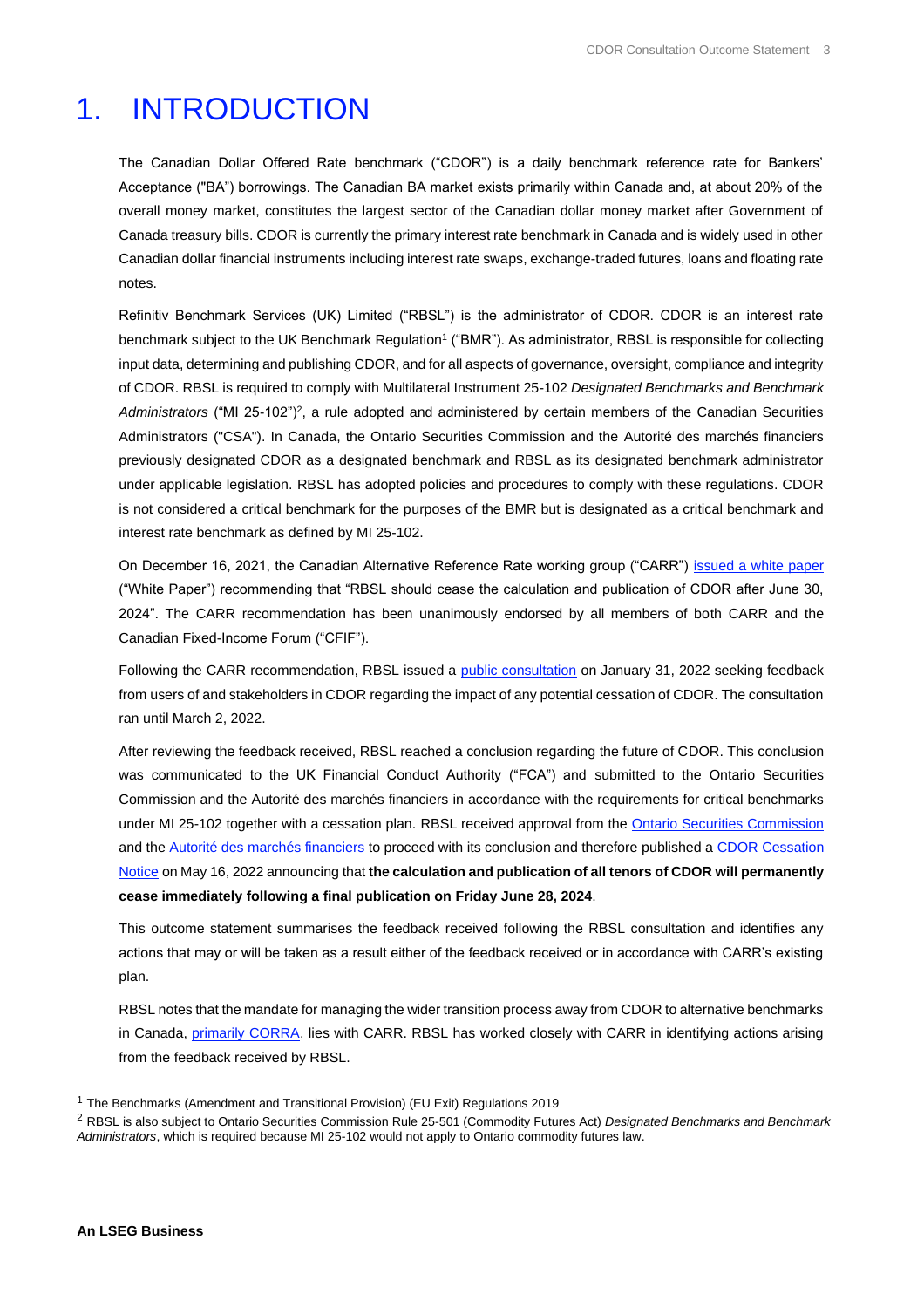### <span id="page-3-0"></span>2. RBSL CONSULTATION ON THE POTENTIAL CESSATION OF CDOR

The [RBSL consultation on the potential cessation of CDOR](https://www.refinitiv.com/content/dam/marketing/en_us/documents/methodology/future-of-cdor-consultation.pdf) was published on January 31, 2022 and closed on March 2, 2022. The consultation was widely distributed via the Refinitiv CDOR website. Refinitiv Eikon, [CARR,](https://www.bankofcanada.ca/2022/01/carr-welcomes-rbsl-consultation-potential-cessation-cdor/) [ISDA,](https://www.isda.org/2022/01/31/isda-statement-on-rbsl-consultation-on-cdor/) trade associations and a direct alert to users of CDOR via Refinitiv products.

The consultation invited feedback from users of and stakeholders in CDOR regarding the impact of any potential cessation of CDOR. As noted in the consultation, RBSL is responsible for mitigating any risks to CDOR before they materialise and for ensuring the ongoing representativeness of CDOR as required by the applicable benchmark regulations. RBSL's assessment of the sustainability and viability of CDOR is within the context of ongoing and future compliance of CDOR with all relevant benchmark regulations.

The RBSL consultation provided details regarding trends that may affect the future compliance of CDOR with benchmark regulations including its representativeness with respect to the underlying Bankers' Acceptance (BA) market. It highlighted a general move away from BA issuance by banks as well as the increasing disproportionality between the financial exposure referencing the 3-month CDOR tenor and the issuance of 3-month BAs. The RBSL consultation asked the following questions.

- **Question 1**: Please indicate any material impacts, issues or problems presented by a potential cessation of CDOR and provide details of such impacts, issues or problems.
- **Question 2**: Please indicate any specific use cases of CDOR that may not be substantially covered by the potential alternatives or fallbacks to CDOR.
- **Question 3**: Does a potential cessation date of June 30, 2024 provide sufficient time to prepare for a potential cessation of CDOR? If not, please provide details of any concerns or problems.
- **Question 4**: CARR proposes a two-staged approach to the transition from CDOR, with derivatives and securities expected to transition to CORRA by June 30, 2023 with limited exceptions. Does CARR's proposed end date provide sufficient time for these instruments to transition from using CDOR? If not, please provide details of any concerns or problems.
- **Question 5**: Please indicate any other factors relating to a potential cessation of CDOR that RBSL should consider when reaching a decision on the future of CDOR.

RBSL received feedback from 33 non-financial corporations, banks, fund management companies, pension funds, trade associations and government entities. In many cases, the responses were detailed and extensive. RBSL thanks all respondents for providing their feedback. This feedback ensured that RBSL had a wide and representative set of views to consider when reaching its decision regarding the future of CDOR.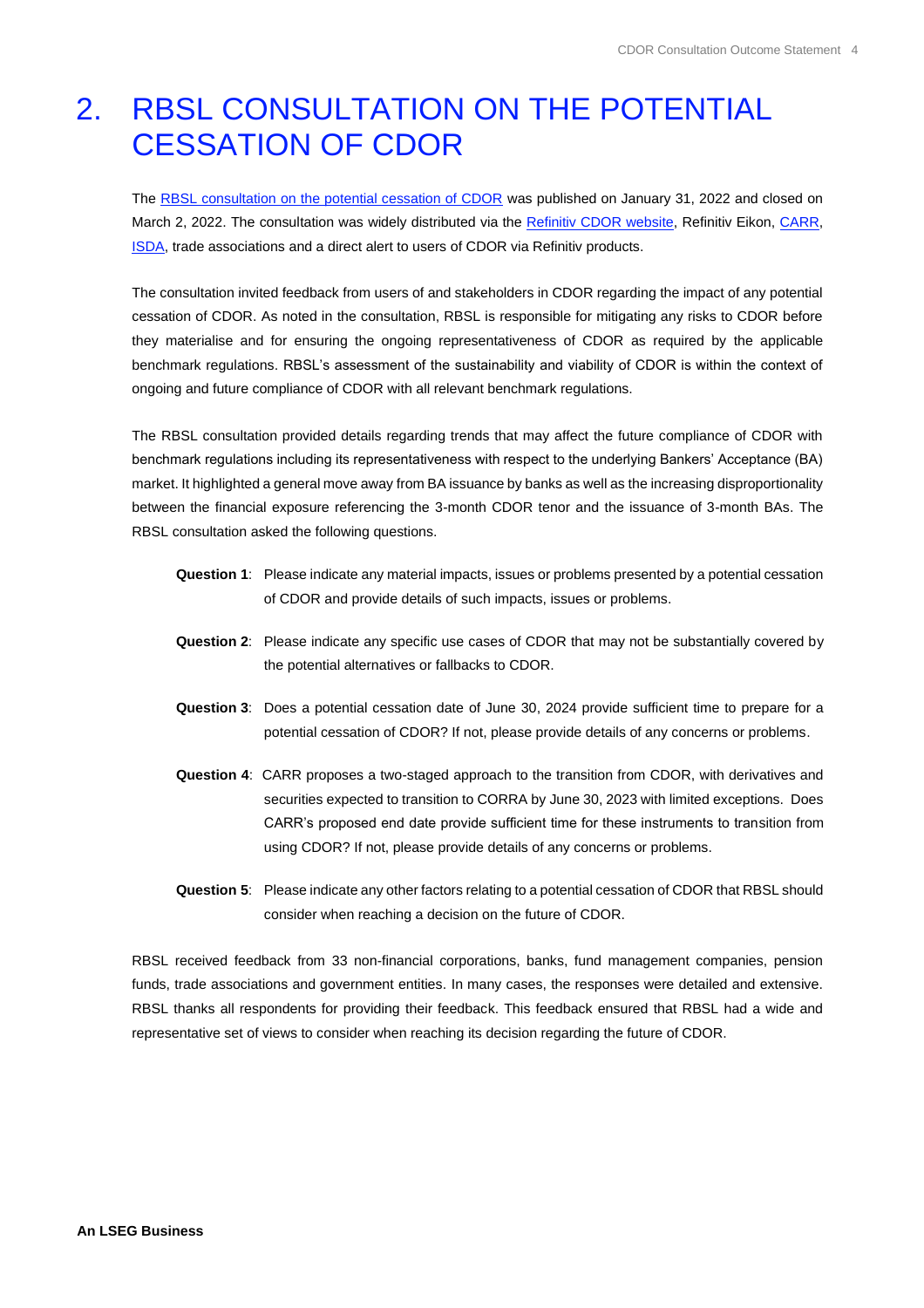## <span id="page-4-0"></span>3. FEEDBACK TO THE RBSL CONSULTATION

Overall, there was a broad consensus on the appropriateness of ceasing CDOR following a suitable transition period. The most common reasons cited in support of CDOR cessation were (i) the desirability of aligning the Canadian interest rate benchmark environment with the conventions adopted in recent years in other markets and (ii) moving to a benchmark that would be resilient and robust into the future. The majority of the feedback focused on the steps necessary to transition the Canadian financial markets from a CDOR environment to a CORRA environment efficiently and successfully. Some respondents stated explicitly that they have no concerns at all with CDOR cessation given the preparation work being done by CARR.

The principal points raised by respondents are as follows.

1. The most common point raised in the feedback was a stated need for a term rate for particular use cases such as corporate and commercial loans and trade finance to be made available before the cessation of CDOR. Approximately half the respondents raising this point referred to a generic term rate and the remainder referred specifically to a Term CORRA benchmark.

The degree of commitment to a replacement term rate varied from a strong preference for its introduction to statements that it is a clear necessity for the ongoing orderly functioning of some parts of the Canadian dollar financial market in the absence of CDOR.

- 2. The handling of "tough legacy" financial products currently referencing CDOR was raised repeatedly, with the focus being securities rather than loans given their longer tenor, wider range of investors and the difficulty associated with renegotiating existing bond indentures. Recommendations in the feedback included the possibility of creating a synthetic CDOR rate as in the UK or a CDOR fallback rate, recommended CDOR loan fallback language for inclusion in products where possible and the possibility of a legislative solution including safe harbour provisions for products currently lacking robust fallback language and that mature after June 2024 as has been adopted in the US.
- 3. Many respondents requested a detailed roadmap from CARR with clear milestones, citing roadmaps published by the ARRC in the US and the RFR Working Group in the UK as useful precedents. Features suggested for a CARR roadmap included (i) a CORRA first initiative under which inter-dealer trading conventions would switch from CDOR to CORRA for linear interest rate swaps on a specific date, (ii) a date for moving cleared OTC derivatives from CDOR to CORRA and (iii) steps for educating users in how CORRA should be used to replace CDOR in various use cases (covering conventions for using CORRA, documentation, operating procedures and IT systems) with a particular focus on domestic firms that have had little direct experience of LIBOR transition.

Challenges exist in terms of operational complexity and payment processes in switching from in-advance CDOR products to in-arrears CORRA products, particularly where extensive or complicated books exist. Some firms and stakeholders with no prior experience of LIBOR cessation may face difficulties in adapting to in-arrears payments and valuation processes without sufficient guidance, time and vendor support.

4. The two-stage timeline suggested by CARR involving an end date of June 2023 for no new cash or derivative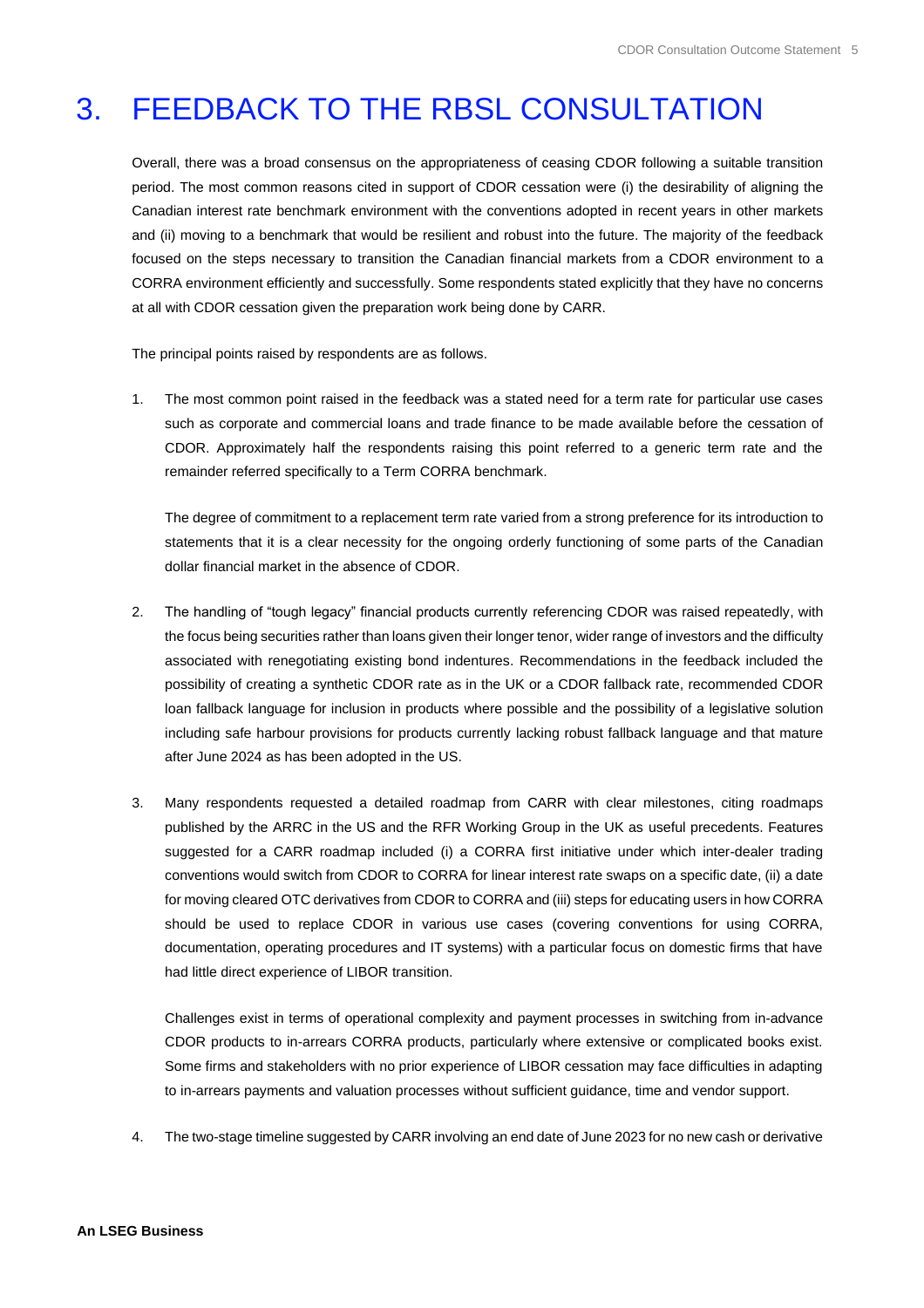exposures to CDOR (with certain exceptions) and a cessation for CDOR of June 2024 was generally viewed as tight but achievable. Several respondents noted that complying with this timeline was dependent on the development of liquidity in cash and derivative CORRA products but it was also noted that such liquidity would not develop without a specific deadline in place to focus attention and encourage transition. It was also noted that any decision by RBSL to cease calculation and publication of CDOR should be clear and unambiguous in order to trigger the transition process by existing CDOR users.

- 5. A number of respondents noted that RBSL as benchmark administrator should engage with CDOR contributor banks, CARR and other stakeholders to review the methodology for CDOR in order to maintain representativeness for CDOR submissions in the likely scenario that Bankers' Acceptance issuance in the primary market and trading in the secondary market diminishes as the June 2023 and June 2024 deadlines approach.
- 6. The issue of non-linear products such as swaptions was raised, with guidance requested for the handling of such products under a transition from CDOR to CORRA particularly with respect to the settlement of cleared physical swaptions.

In addition, the following points were raised by some respondents.

- The existing CDOR contributor panel is relatively small. Any loss of one or more contributor(s) would be a risk to the immediate viability of CDOR.
- The cessation of CDOR is likely to lead to a reduction or possible cessation in the issuance of BAs. In the absence of a replacement term rate for CDOR, reduced BA issuance may lead to less transparency in loan rates to clients. A replacement term rate would provide a consistent basis for all lenders to set loan rates.
- BA issuance is concentrated at the 1-month tenor and provides an important cash management instrument for money market funds. A cessation of CDOR would lead to a reduction or potential cessation in BA issuance and currently there are few if any alternative 1-month instruments with similar characteristics for money market funds. Without clear alternative investment instruments, the disappearance of BAs may lead to distortions in the Canadian money market for potential alternatives, including the trading of secondary 1 month Government of Canada T-bills.
- An RBSL cessation announcement in 2022 would lead to the ISDA credit spread adjustment being fixed around 2 years before the actual cessation date, in contrast to 9 months for most LIBOR settings. This may have an effect for counterparties when derivatives fall back to the ISDA rate once CDOR ceases to be published.
- Some respondents noted that the ISDA fallback rates and the CARR CORRA conventions are sufficient to handle existing use cases of CDOR.
- Some respondents noted that LIBOR cessation has prepared users for CDOR cessation. However, some respondents also raised the possibility of bandwidth constraints given that the first stage of CARR's twostage timeline (June 2023) coincides with the cessation date for the remaining USD LIBOR tenors.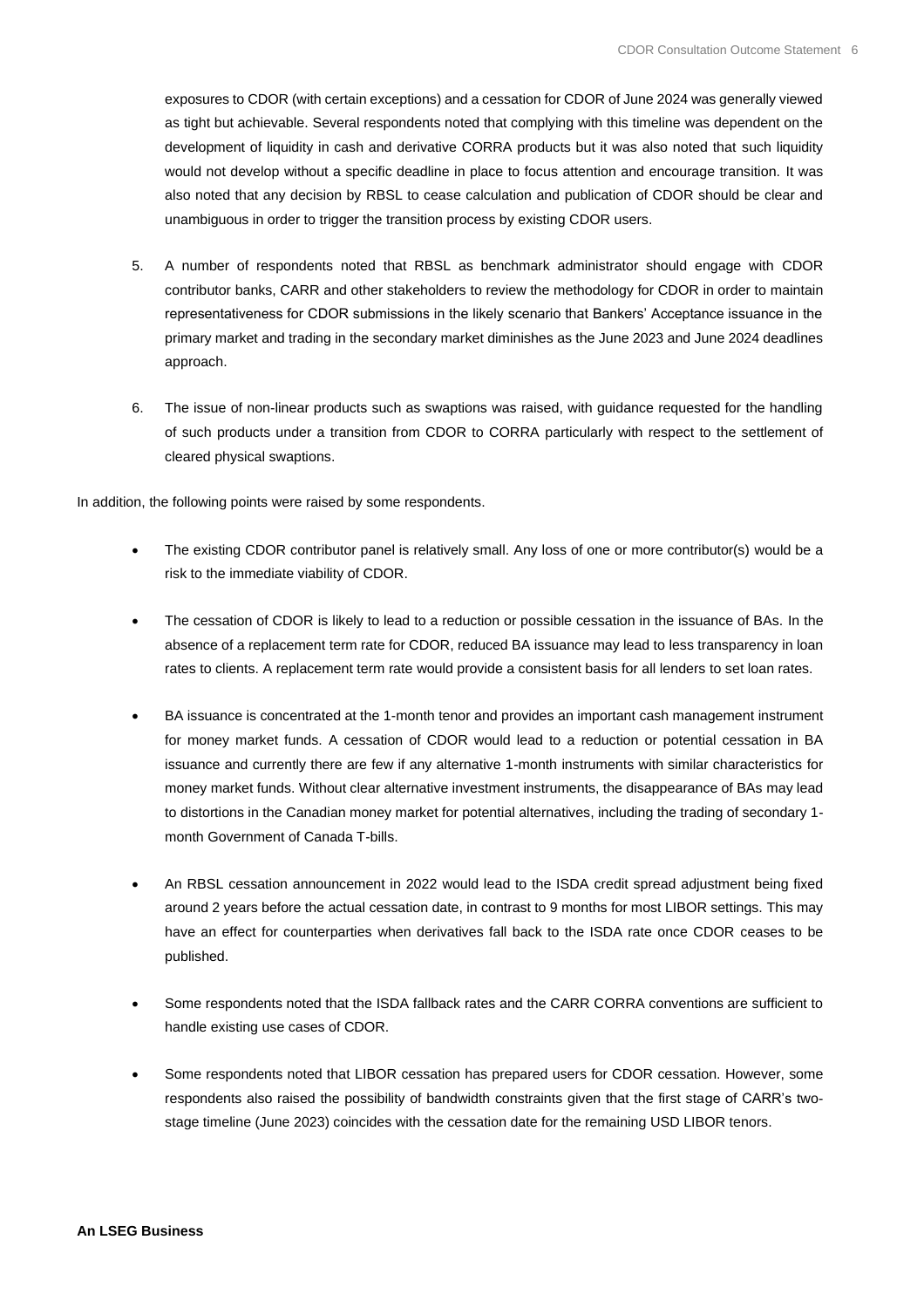### <span id="page-6-0"></span>4. OUTCOMES FOLLOWING FEEDBACK

The feedback received to the RBSL consultation has highlighted a number of key considerations and practical steps in the transition from a CDOR based environment to a CORRA based environment for the Canadian financial markets. In considering the feedback, RBSL notes that many suggested actions fall within the mandate of CARR rather than the mandate of RBSL as benchmark administrator for CDOR, and that some of the points raised have already been covered by CARR. Following the publication of the white paper, CARR's primary objectives were updated to include the transition from CDOR to CORRA in preparation should RBSL decide to cease the publication of CDOR. [The objectives are to:](https://www.bankofcanada.ca/wp-content/uploads/2018/04/canadian-alternative-reference-rate-working-group-terms-reference.pdf)

- 1. "Support the adoption of, and transition to, CORRA as a key financial benchmark for Canadian derivatives, floating rate securities and loans.
- 2. "Prepare a comprehensive transition plan for all products referencing CDOR.
- 3. "Determine the need for a forward-looking term CORRA benchmark as well as the ability to create one that is IOSCO compliant. The intended use of term CORRA would be limited to CDOR based loan products and their associated derivatives.
- 4. "Execute the transition plan if RBSL makes the determination that CDOR's publication should cease."

RBSL has discussed key feedback on an anonymized basis with CARR in accordance with CARR's objectives and in order to determine appropriate actions. Consequently, in addressing the feedback received to the RBSL consultation, RBSL makes reference to both the actions already taken and those planned by CARR. CARR has also published a market notice responding to the CDOR Cessation Notice (in [English](https://www.bankofcanada.ca/?p=226632) and in [French\)](https://www.banqueducanada.ca/?p=226635).

In respect of the principal points raised by respondents to the consultation, RBSL notes the following.

#### **1. Term Rates**

RBSL has communicated to CARR respondents' clear views favouring the introduction of a term rate prior to the cessation of CDOR and further, RBSL understands that CARR has independently established the level of demand for a term rate amongst existing users of CDOR. RBSL notes that a term CORRA rate is the focus of the CARR Term CORRA subgroup. On May 16, 2022, CARR issued a public consultation to consider aspects of the methodology and use cases for a term rate (see the CARR market notice for details). RBSL is satisfied that CDOR users' need for a term rate for certain use cases currently fulfilled by CDOR is fully appreciated by CARR and welcomes the steps being taken by CARR.

#### **2. Tough Legacy Products**

RBSL is informed that CARR has begun to compile a detailed breakdown of securities that expire post the June 30, 2024 date to identify financial products that might be classified as either 'legacy' or 'tough legacy' products with a view to introducing plans for the remediation of the problems presented by tough legacy products. The initial action is to assess the size of this 'tough legacy' exposure. The remediation actions will depend on this assessment and could include re-papering of existing products to include more robust fallback language, issuers purchasing or exchanging existing 'tough legacy' securities for new CORRA based securities, and the potential introduction of a legislative solution which would reference a robust CDOR fallback rate, if required and feasible. RBSL recognises the comprehensive approach planned by CARR and its commitment to resolving this issue.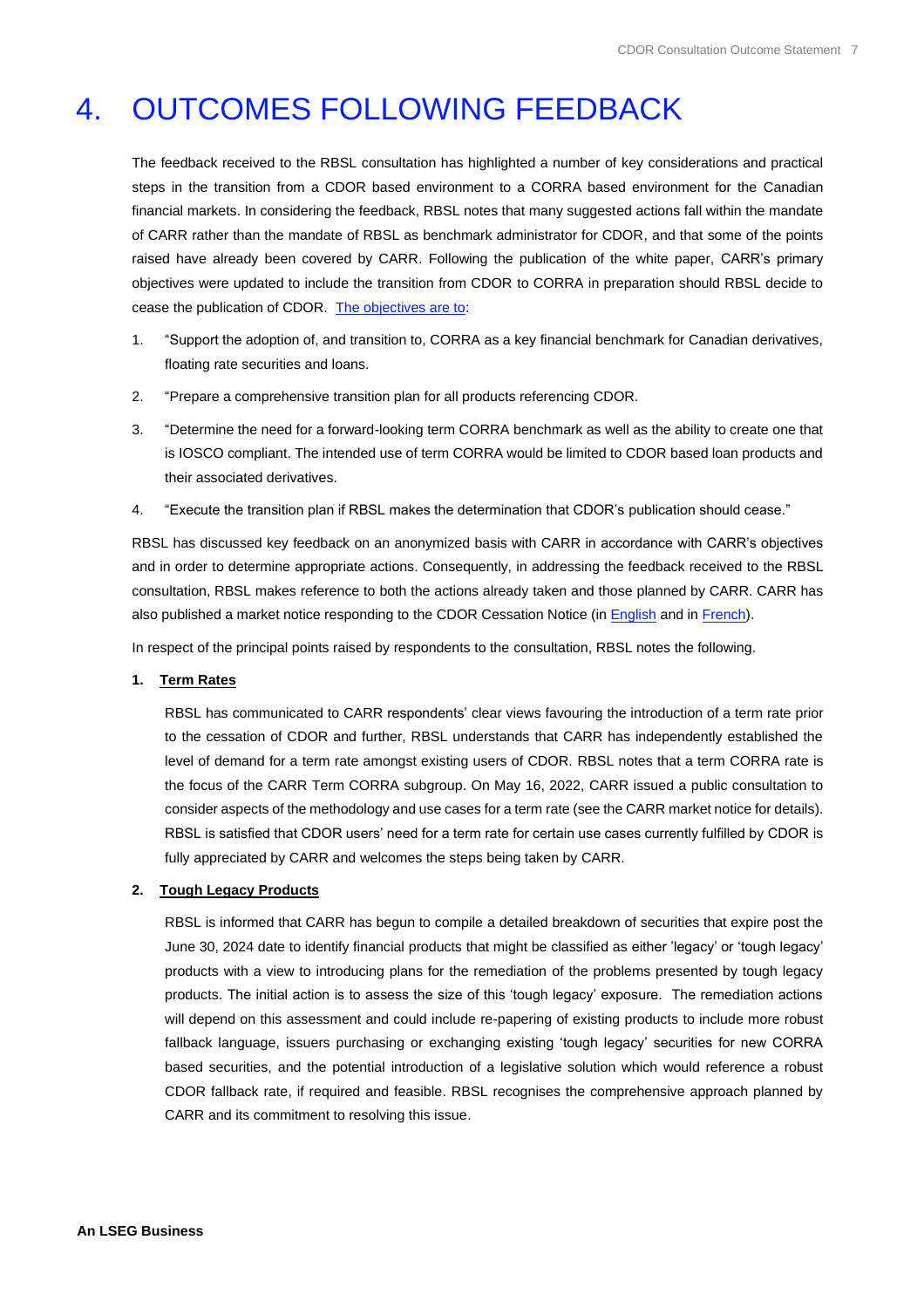#### **3. CARR Roadmap**

RBSL has communicated respondents' recommendations for a detailed CARR roadmap containing initiatives such as a 'CORRA First' date for inter-dealer markets, key milestones intended to promote the liquidity in CORRA products, particularly interest rate swaps and futures contacts, and educational measures addressing the need for awareness regarding CORRA conventions, contract documentation and language, operating procedures and IT system enhancements. CARR's objectives clearly align with the recommendations. On May 16, 2022, CARR published a transition roadmap which will be updated as necessary, similar to roadmaps from NWGs involved in LIBOR transition (see the CARR market notice for details).

#### **4. Two-Stage Transition Timeline**

The need for the development of liquidity in CORRA product prior to the cessation of CDOR is widely recognised. RBSL notes that CARR's membership includes most of the major Canadian liquidity providers in Canadian dollar securities and derivatives, and that it is developing milestones in consultation with key market participants in order to effectively migrate liquidity from CDOR to CORRA prior to the June 2023 date for cessation of new CDOR product issuance.

RBSL'[s CDOR Cessation Notice](https://www.refinitiv.com/content/dam/marketing/en_us/documents/methodology/cdor-cessation-notice.pdf) itself is clear with respect to the cessation date for CDOR and includes no contingencies.

#### **5. CDOR Methodology**

As the cessation date for CDOR approaches, BA issuance is widely expected to reduce or possibly cease altogether. RBSL as benchmark administrator for CDOR is committed to working with contributor banks, CARR and other CDOR stakeholders to maintain the representativeness and integrity of CDOR. RBSL notes that (i) the existing methodology provides for the use of expert judgment by contributor banks in accordance with their submission procedures, (ii) changes to the methodology itself are possible and (iii) any changes to the CDOR methodology would be subject to the [RBSL Benchmark Change and Cessation Policy](https://www.refinitiv.com/content/dam/marketing/en_us/documents/methodology/rbsl-benchmark-methodology-change-cessation-policy.pdf) which requires that any material changes are subject to a public consultation.

In addition, RBSL will review its monitoring and surveillance framework to ensure that it remains effective in the event that BA issuance declines or ceases. CARR's white paper also states that it is CARR's expectation that the six CDOR panel member banks will continue to support BA issuance, to the extent possible, until the June 30, 2024 cessation date.

#### **6. Non-Linear Derivatives**

RBSL notes that the issues faced in the treatment of non-linear derivatives and the identification of solutions are the focus for the CARR Derivatives Subgroup.

In addition, RBSL notes the following points. While outside the remit of RBSL or CARR it is a relevant consequence of the cessation of CDOR.

- CDOR's cessation is likely to result in materially reduced or stopped BA issuance, leading to an absence of a key 1-month cash management investment product for money market funds and other investors. RBSL notes that th[e Canadian Fixed Income Forum has convened a number of workshops](https://www.bankofcanada.ca/wp-content/uploads/2022/03/CFIF-Meeting-Minutes-February-17-2022.pdf) to "connect issuers, investors, and dealers to address information gap, discuss constraints faced by different players in the market, and identify potential solutions."
- The period between the CDOR Cessation Notice being published and the cessation date for CDOR in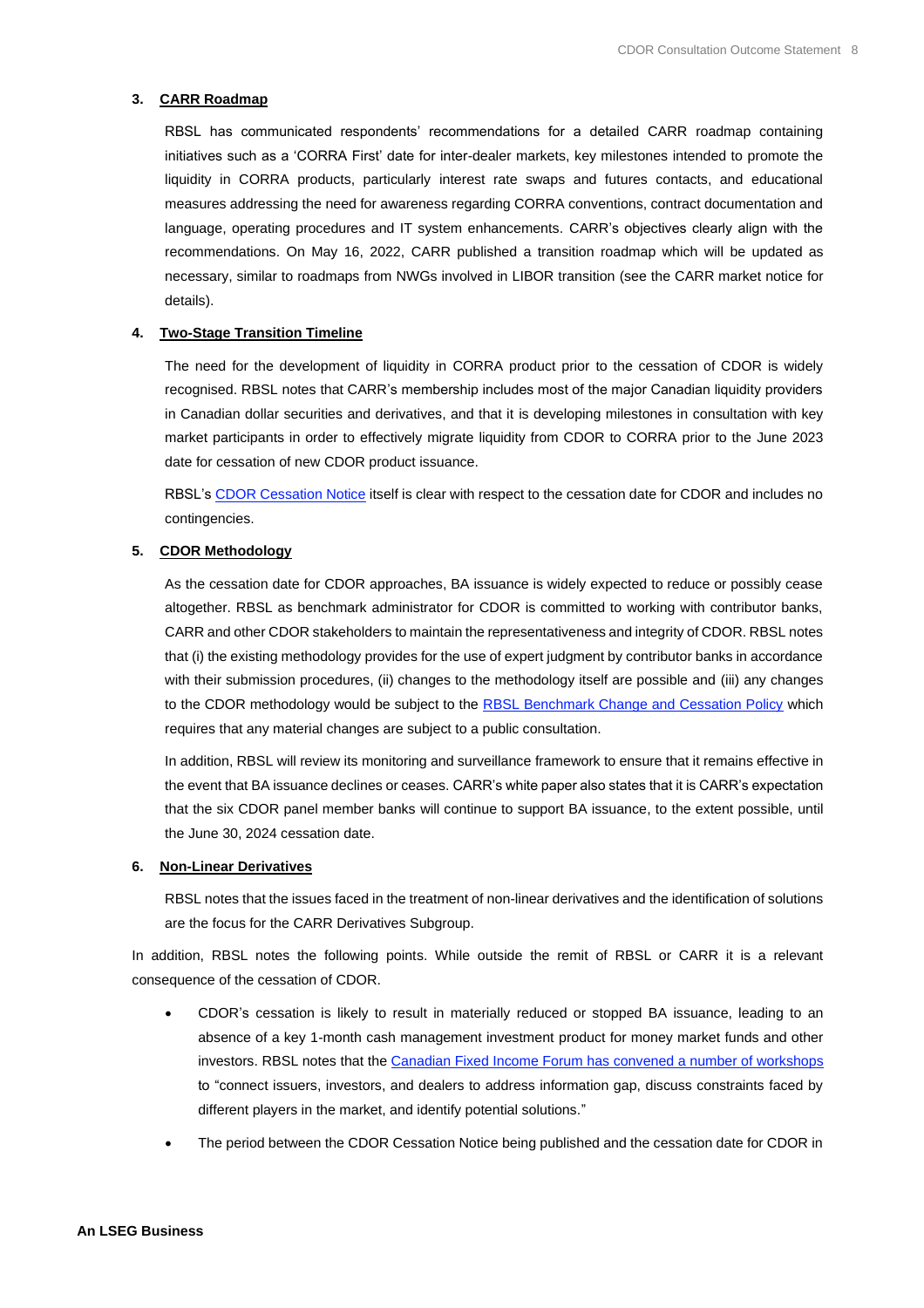June 2024 means that the ISDA credit spread adjustment is fixed around 2 years before the actual cessation date. However, this is comparable to the period between the announcement of the end of LIBOR in March 2021 and the effective cessation date for the major USD LIBOR settings in June 2023.

• The first stage in CARR's two-stage timeline (June 2023) coincides with the effective cessation date for the remaining USD LIBOR settings. Use of the remaining USD LIBOR settings will have transitioned to USD SOFR prior to June 2023 and additionally, CDOR itself will continue to be calculated and published until June 2024.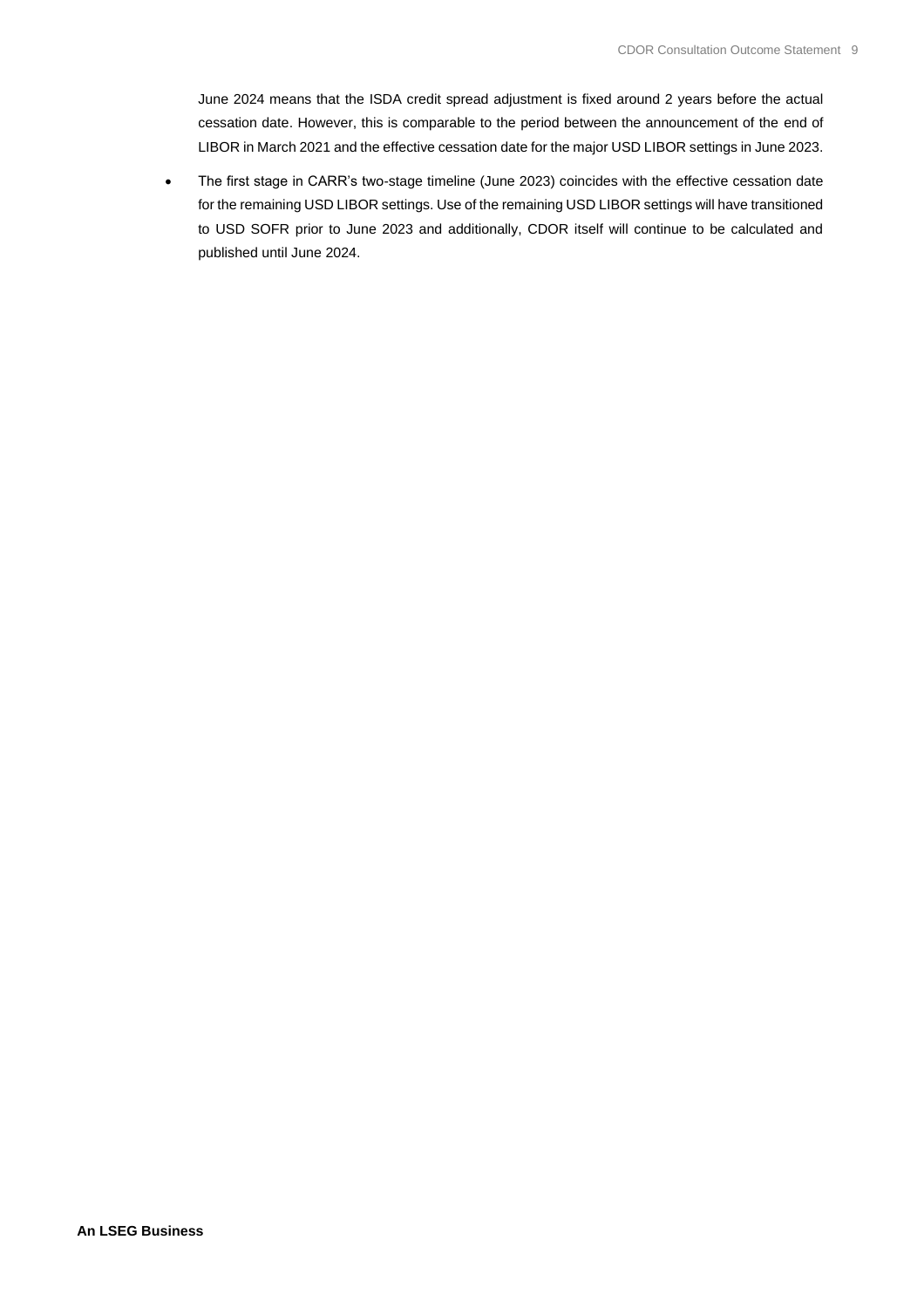### <span id="page-9-0"></span>5. SUMMARY

RBSL as the regulated administrator of CDOR has followed a robust governance process with respect to the cessation decision to cease the publication of CDOR on June 30, 2024.

RBSL recognises that respondents to the consultation have raised a number of key practical points regarding the transition from CDOR to CORRA that should be addressed. CARR is the mandated body for managing the transition process. RBSL has communicated the feedback received in the aggregated and anonymised form as summarised above and is satisfied that CARR has, or will, systematically and substantially address each point. RBSL will continue to work with CARR for the duration of the cessation period to ensure a smooth and efficient transition from CDOR to CORRA and to provide support for market participants and other CDOR stakeholders.

RBSL welcomes feedback. Any comments or queries regarding this outcome statement should be sent to [index\\_queries@refinitiv.com](mailto:index_queries@refinitiv.com) and include "CDOR Cessation" in the email subject line.